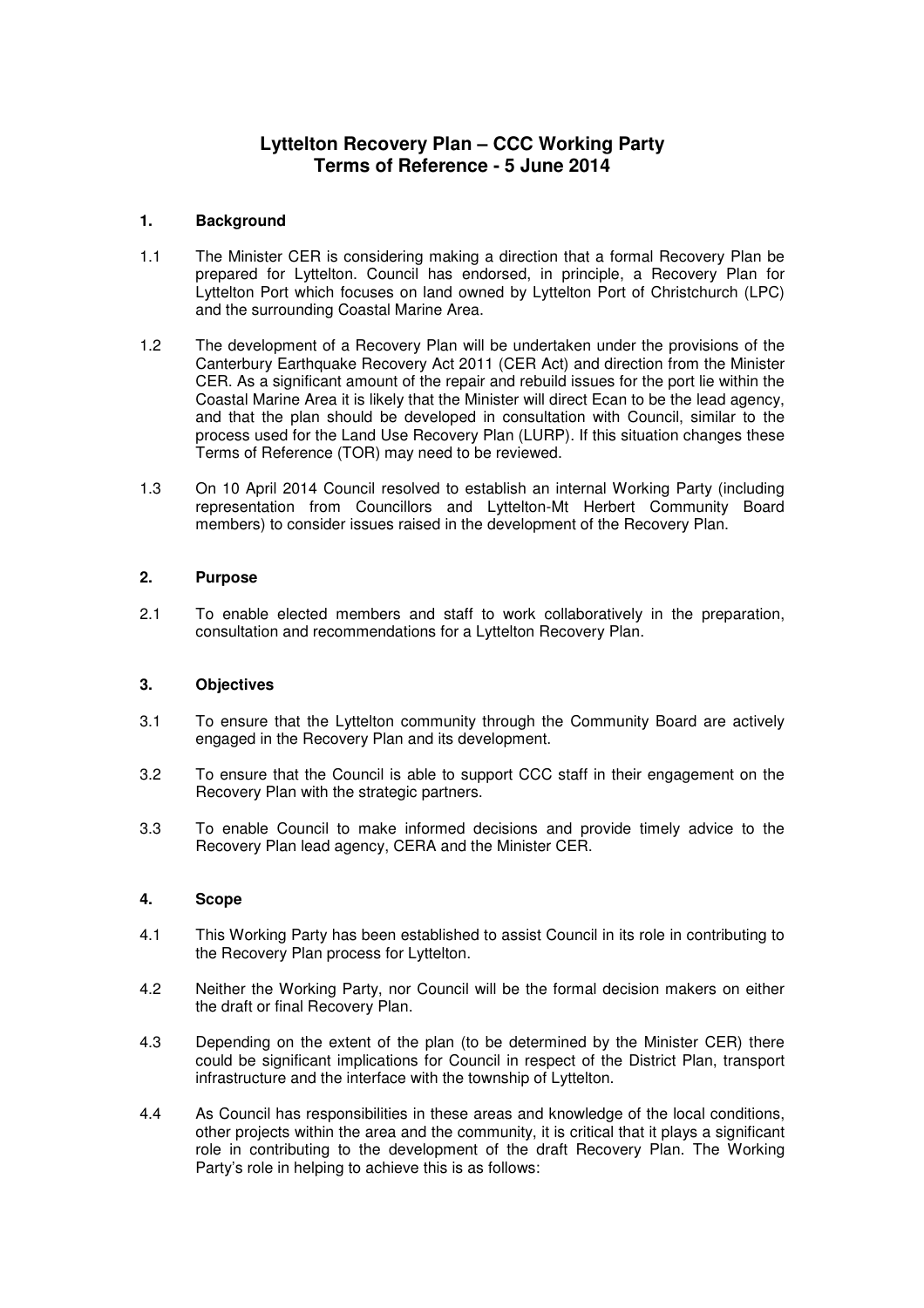- a) Receive information from staff, the lead agency and CERA regarding development of a Recovery Plan.
- b) Consideration of issues:
	- Scope physical extent and range of matters to be addressed within Recovery Plan
	- Consultation and community engagement advising the Minister CER, CERA and Ecan on who, when and how to engage on the draft Recovery Plan
	- Resourcing CCC staff time, cost sharing arrangements for plan production and financial implications arising from the Recovery Plan
	- Liaison with LPC & Christchurch City Holdings Limited (CCHL).
- c) Report back to Council via Earthquake Recovery Committee of the Whole (ERCOW) on issues for information and matters requiring formal decision.
- d) Prepare formal comments for Council on the draft Recovery Plan.

# **5. Membership**

# 5.1 Councillors:

Ward Councillor – Andrew Turner Deputy Chair Environmental Committee – Jimmy Chen Deputy Chair Strategy and Planning – Paul Lonsdale

- 5.2 Lyttelton-Mt Herbert Community Board: Community Board Chair – Paula Smith 2x Board members to be determined by the Community Board (Christine Wilson and Jane Broughton)
- 5.3 The Working Party will be supported by staff including: Unit Manager, Transport & Research – Richard Osborne Senior Planner, City Planning – Mark Rushworth Policy Planner, Transport – Emerson Yeoman Community Board Adviser, Governance & Civic Services – Liz Beaven Other technical advisors as necessary.

# **6. Responsibilities**

- 6.1 Elected members:
	- a) Nominate a Chair for the Working Party members.
	- b) Provide their perspective on matters being discussed.
	- c) Make decisions on behalf of the Working Party.
	- d) Recommend the output of the Working Party to Council consideration through the ERCOW.
- 6.2 Staff:
	- a) Provide information to the Working Party in a timely manner.
	- b) Circulate the agenda and minutes in advance of each meeting.
	- c) Facilitate discussion and debate and provide professional advice to the Working Party on matters to be considered.

(Note: for the avoidance of doubt staff do not have any voting rights, in terms of any decisions or recommendations to be made by the Working Party.)

# **7. Organisation arrangements**